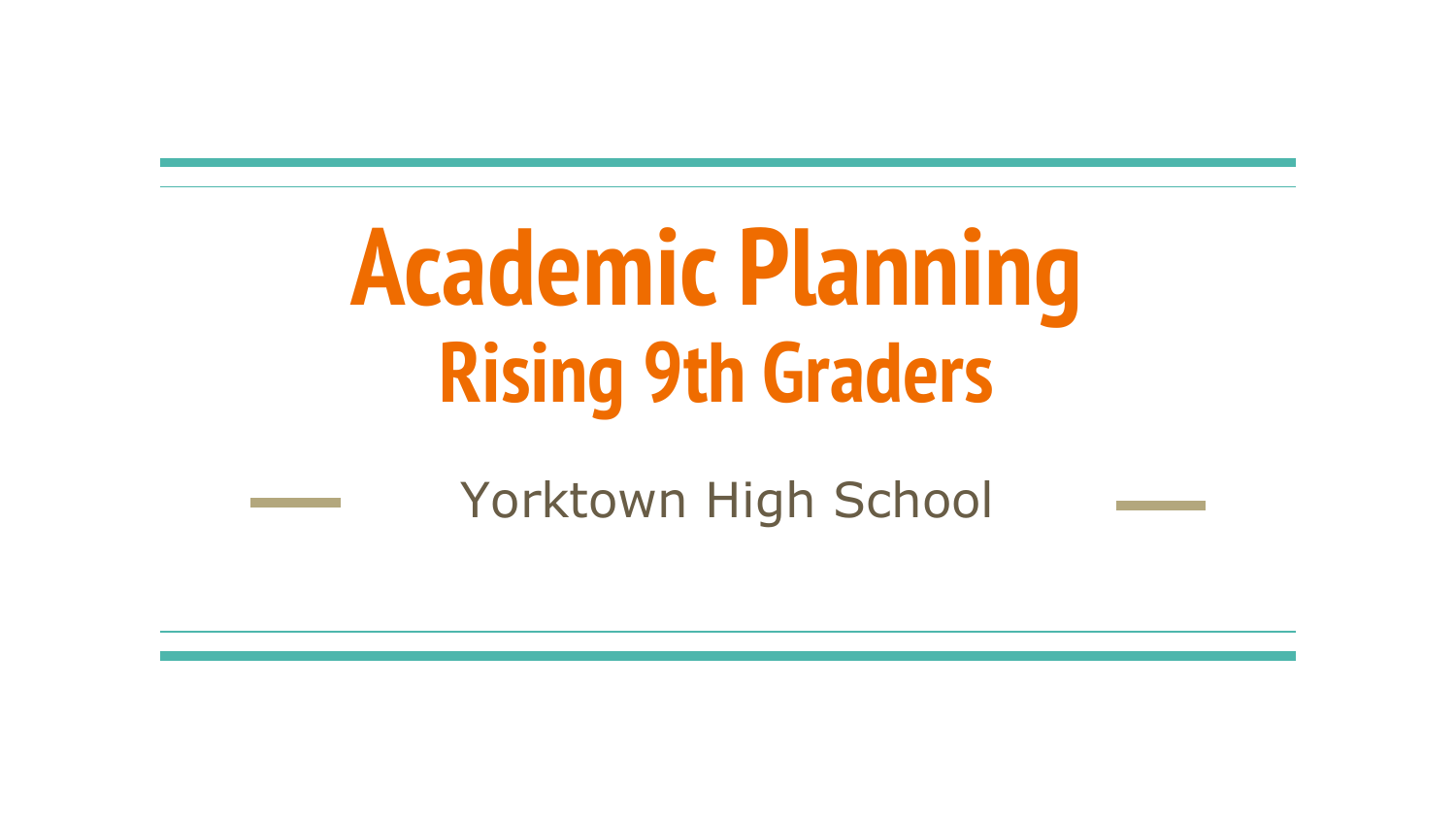**YORKTOWN** students achieve *Equity*, *Excellence*, and *Empowerment*

**Dr. Kevin Clark Principal**











**Scott McKeown, current 9th AP**



**Mark Rooks, Director of Counseling**

**Suzanne Evans, current 10th AP**

**Bill Lomax, current 11th AP**

**Emmet Conroy, current 12th AP**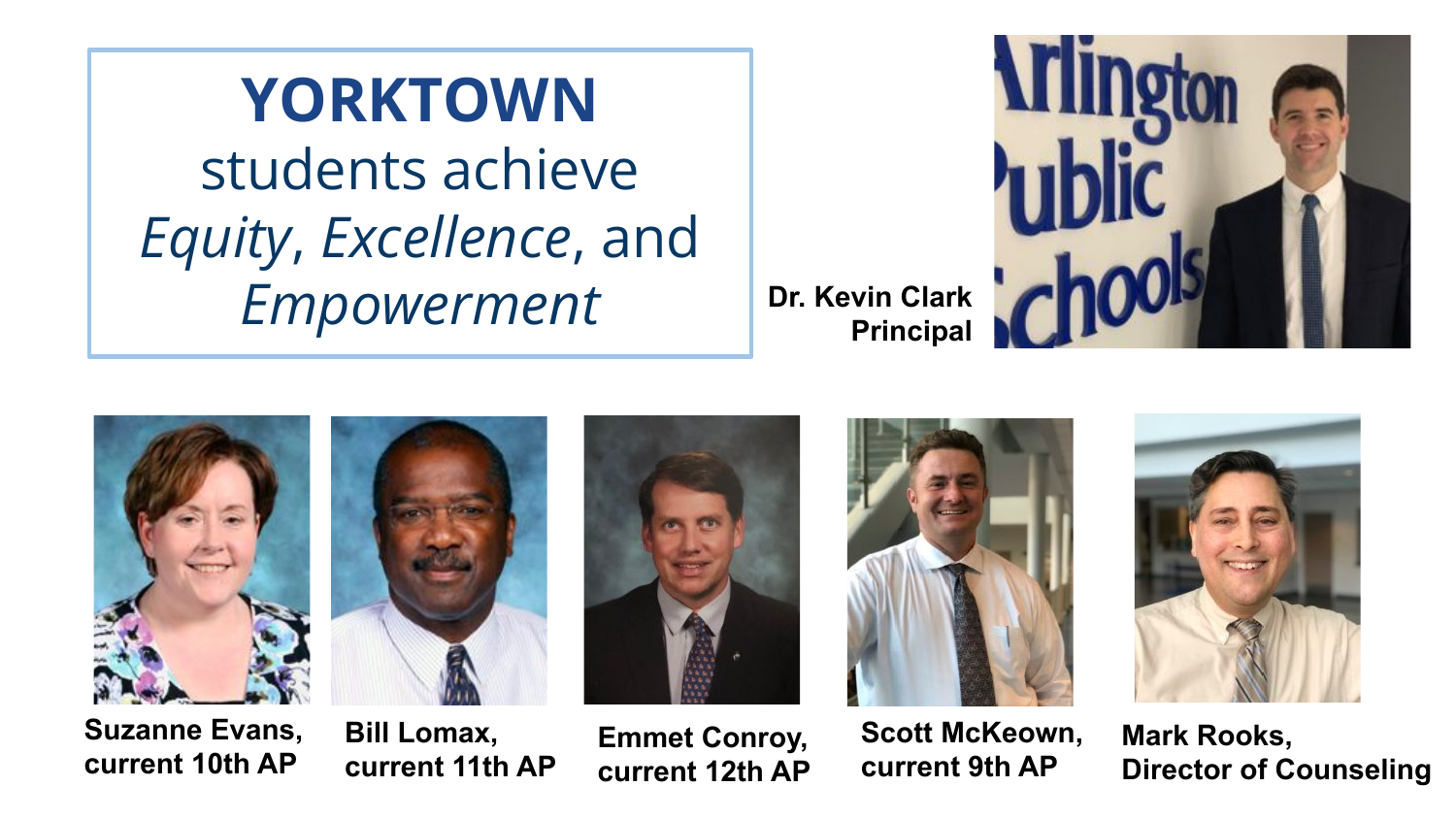









**Ms. Dessaso Mr. Stahl Ms. Gilbert Ms. Andre**

**Mr. Calabro College & Career**

#### **School Counselors**



 $\begin{picture}(20,20) \put(0,0){\line(1,0){10}} \put(10,0){\line(1,0){10}} \put(10,0){\line(1,0){10}} \put(10,0){\line(1,0){10}} \put(10,0){\line(1,0){10}} \put(10,0){\line(1,0){10}} \put(10,0){\line(1,0){10}} \put(10,0){\line(1,0){10}} \put(10,0){\line(1,0){10}} \put(10,0){\line(1,0){10}} \put(10,0){\line(1,0){10}} \put(10,0){\line(1$ 



**Ms. Jenkins Ms. Reeve Mr. Espinoza Ms. Moore Ms. Kroeger**



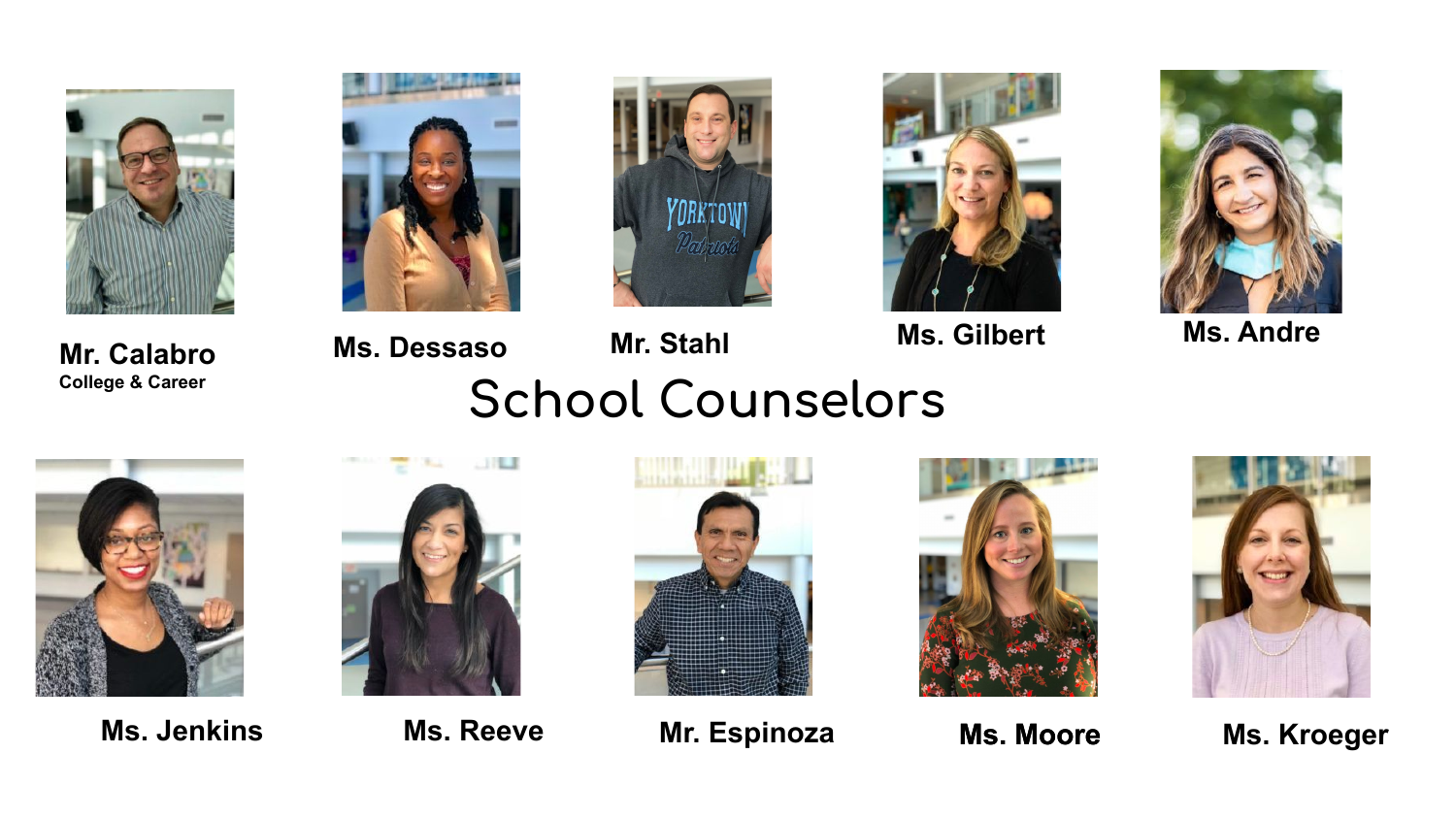#### **Important Information for Freshmen!**

- All freshmen students are assigned a student mentor in the fall.
- First Day of School only freshmen report to school in the morning.
- Schedules will be mailed home at the end of August
- New Student Orientation will be held in August- TBD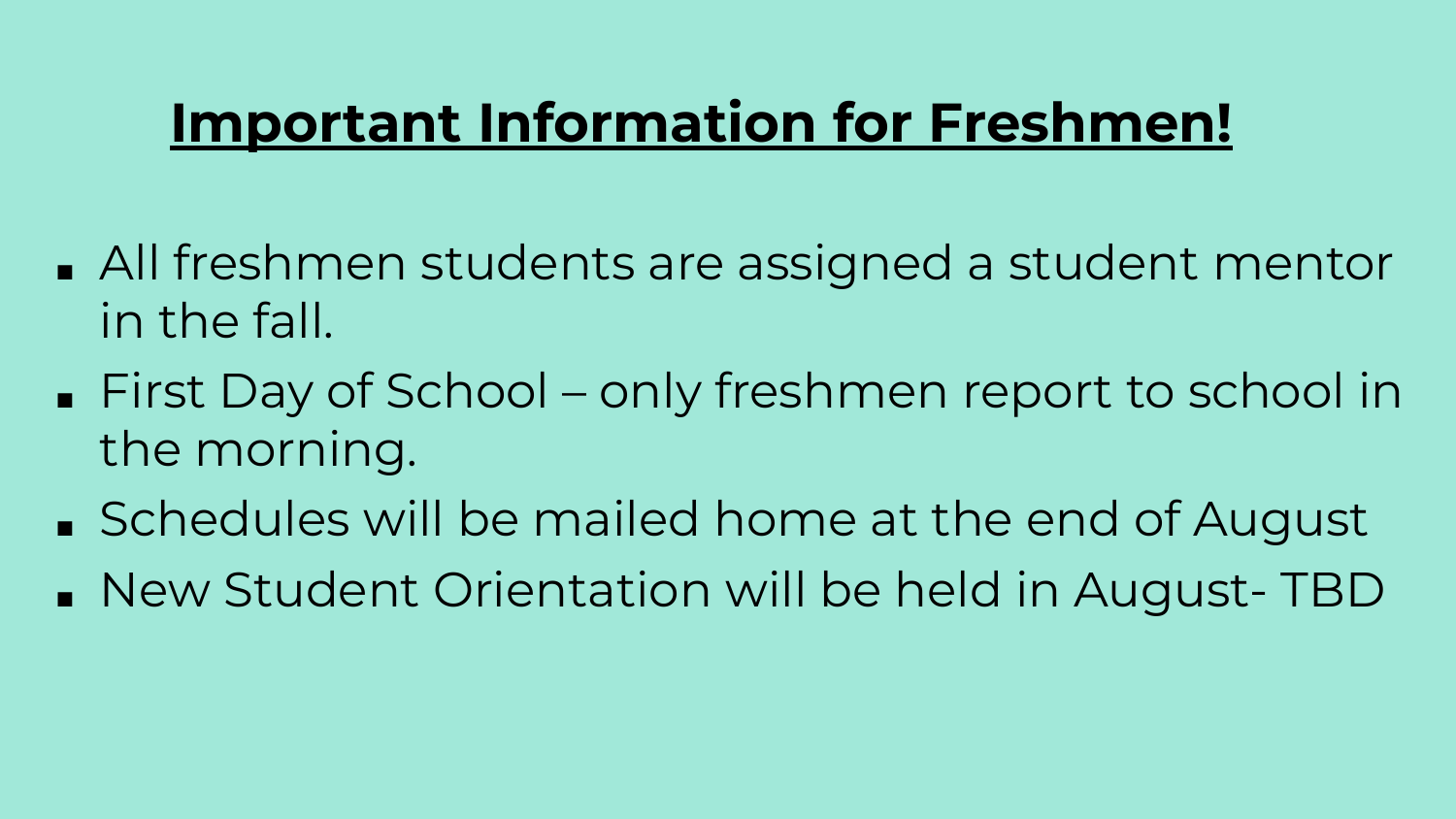# High School Course Info

- **- Counselors will be visiting middle schools the first week of February to review course options and answer student questions**
- **- Students will be talking with their middle school counselor and teachers about course recommendations for next year**
- **- Follow any middle school instructions for selecting classes- student will have hard copy Course Request Forms this year for parents to sign**
- **- Review the Program of Studies for course details!**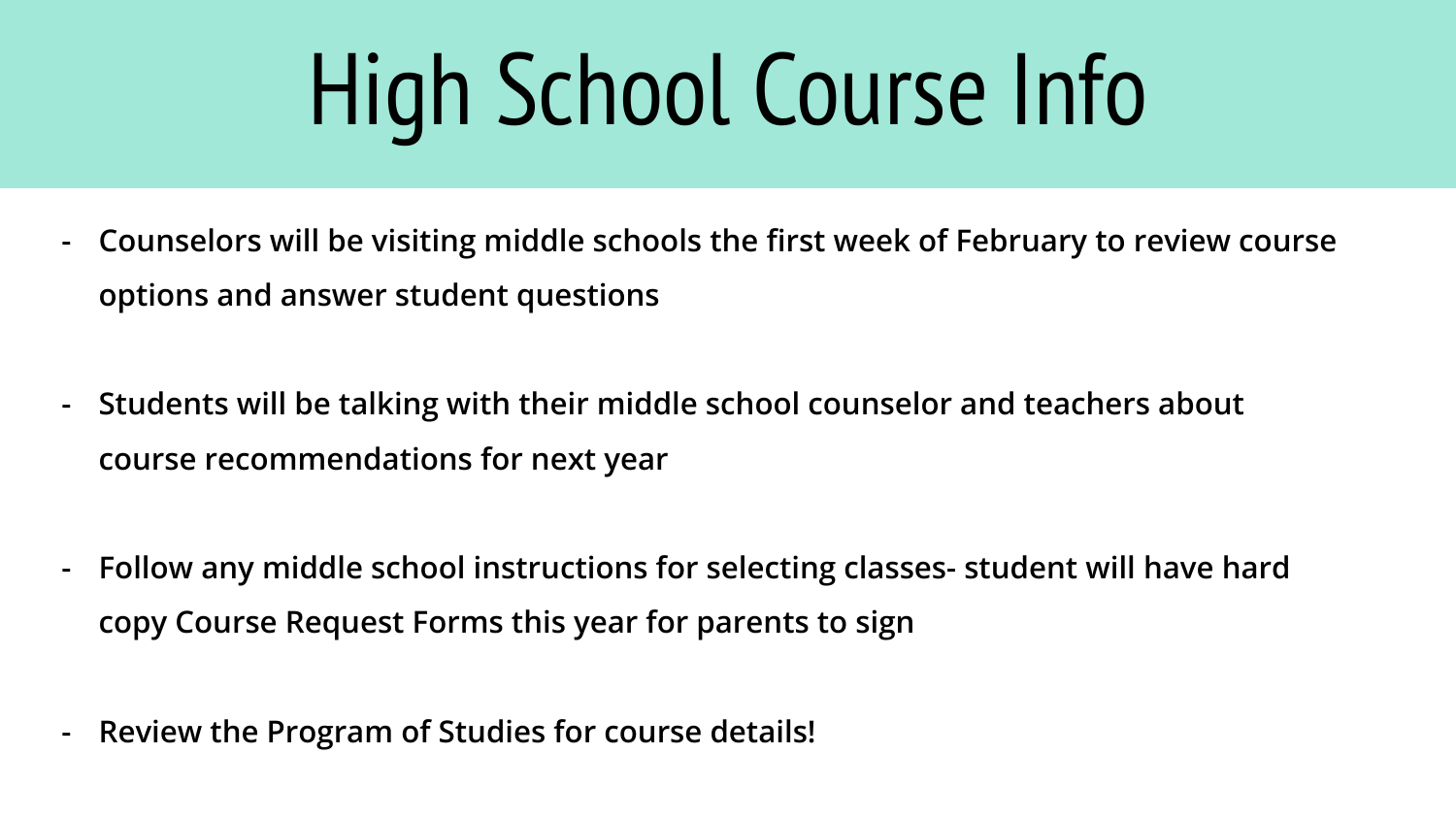# Graduation Requirements

#### **STANDARD DIPLOMA**

| <b>English</b>                       | X |   | X                 |   | $\boldsymbol{X}$ |   | X |
|--------------------------------------|---|---|-------------------|---|------------------|---|---|
| <b>Math</b>                          |   | X |                   | X |                  | X |   |
| <b>Science</b>                       |   | X |                   | X |                  | X |   |
| <b>History</b>                       |   | X |                   | X |                  | X |   |
| <b>PE/Health</b>                     |   |   | X                 |   | X                |   |   |
| Language/Art/<br>Career/Tech Ed.     |   |   | X                 |   | X                |   |   |
| <b>Economics &amp; Pers.</b><br>Fin. |   |   |                   | X |                  |   |   |
| <b>Electives</b>                     | X |   | X                 |   | X                |   | X |
| <b>TOTAL</b>                         |   |   | <b>22 CREDITS</b> |   |                  |   |   |

| SOL - 5 Verified SOL Credits |  |
|------------------------------|--|
|------------------------------|--|

| ADVANCLD DIFLONIA                    |   |   |                   |                |
|--------------------------------------|---|---|-------------------|----------------|
| <b>English</b>                       | X | X | X                 | X              |
| <b>Math</b>                          | X | X | X                 | X              |
| <b>Science</b>                       | X | X | X                 | X              |
| <b>History</b>                       | X | X | X                 | X              |
| <b>PE/Health</b>                     |   | X | X                 |                |
| Language                             | X |   | X                 | $X$ (or 2 + 2) |
| Art/Career/Tech<br>Ed.               |   |   | X                 |                |
| <b>Economics &amp; Pers.</b><br>Fin. |   |   | X                 |                |
| <b>Electives</b>                     | X |   | X                 | X              |
| <b>TOTAL</b>                         |   |   | <b>26 CREDITS</b> |                |

**ADVANCED DIPLOMA**

**SOL – 5 Verified SOL Credits SOL – 5 Verified SOL Credits**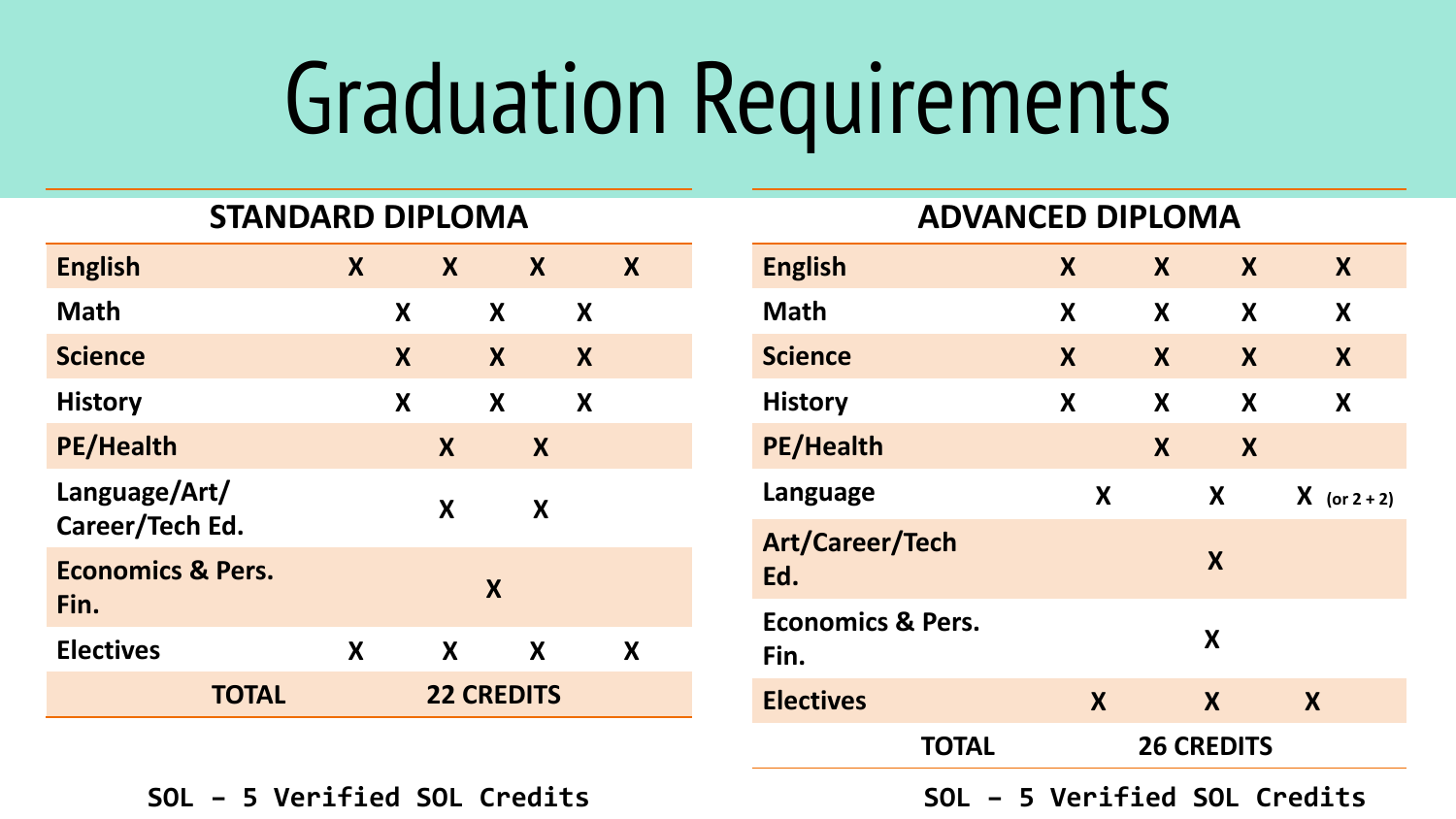### Other Graduation Requirements

- ❑ 2 years of PE/Health
- ❑ Economics/Personal Finance (regular or AP)
	- Recommended  $11<sup>th</sup>$  or  $12<sup>th</sup>$  Grade
	- Fulfills Virtual Course
- ❑ 1 Virtual Course (Econ/Personal Finance fulfills this requirement)
- ❑ Elective Sequence (years 1-3 of language cannot count for Adv. Diploma)
- ❑ at least 1 Fine Art/Career & Technical elective
- ❑ 5 verified credits (SOLs)

#### **Standard Diploma**

❑ no language required

❑ 22 credits

#### **Advanced Diploma**

 $\Box$  3 years of a language (or 2+2)

❑ 26 credits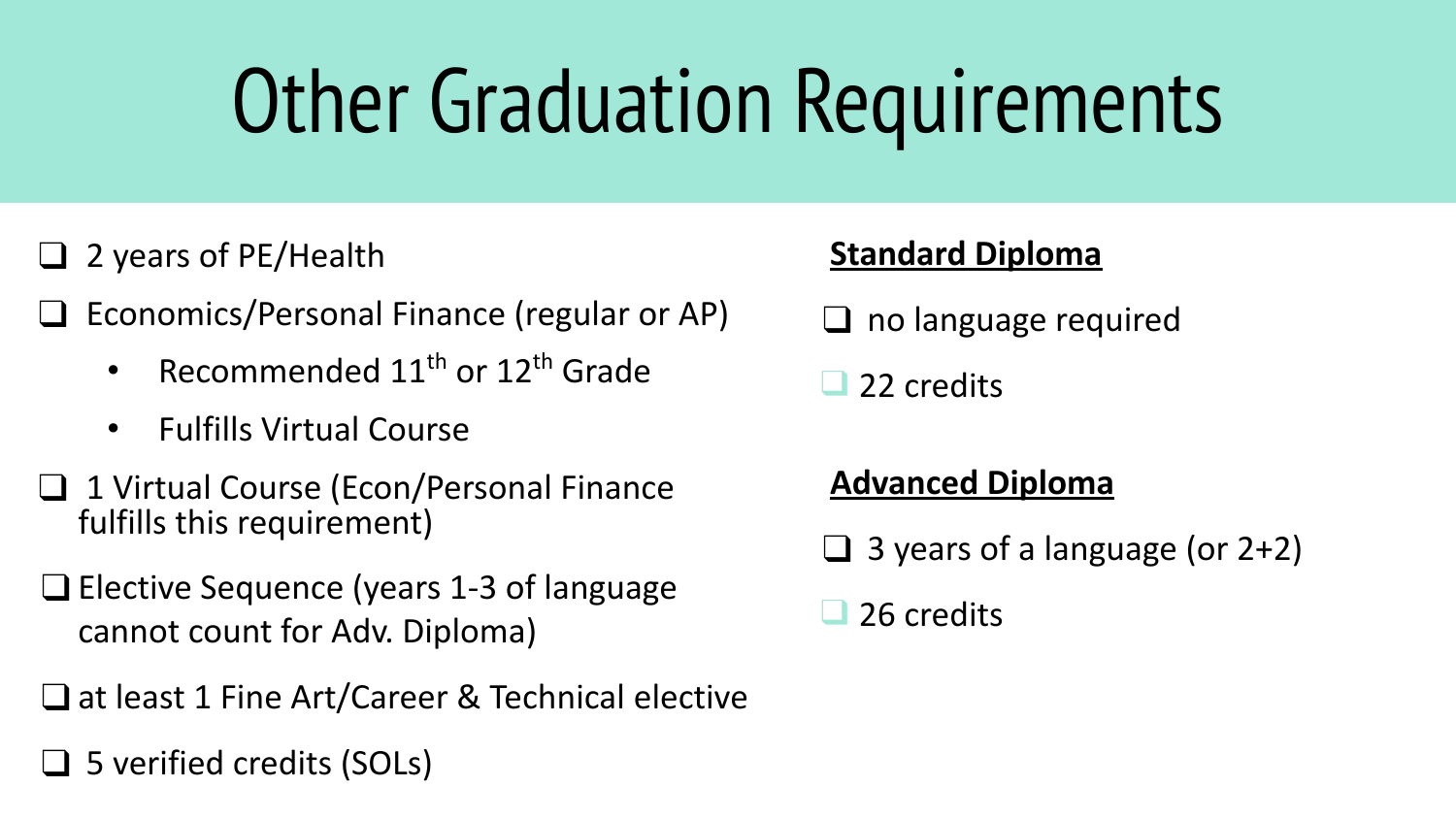### Standard vs. Advanced Diploma

- ❏ Both diploma types prepare students for college and other post secondary options!
- ❏ There are many reasons why a student might choose either type of diploma
- ❏ Colleges are not aware of your diploma type- it is not officially designated on your transcript until you graduate
- ❏ Focus on classes that interest **YOU** and that will prepare you for **YOUR** future goals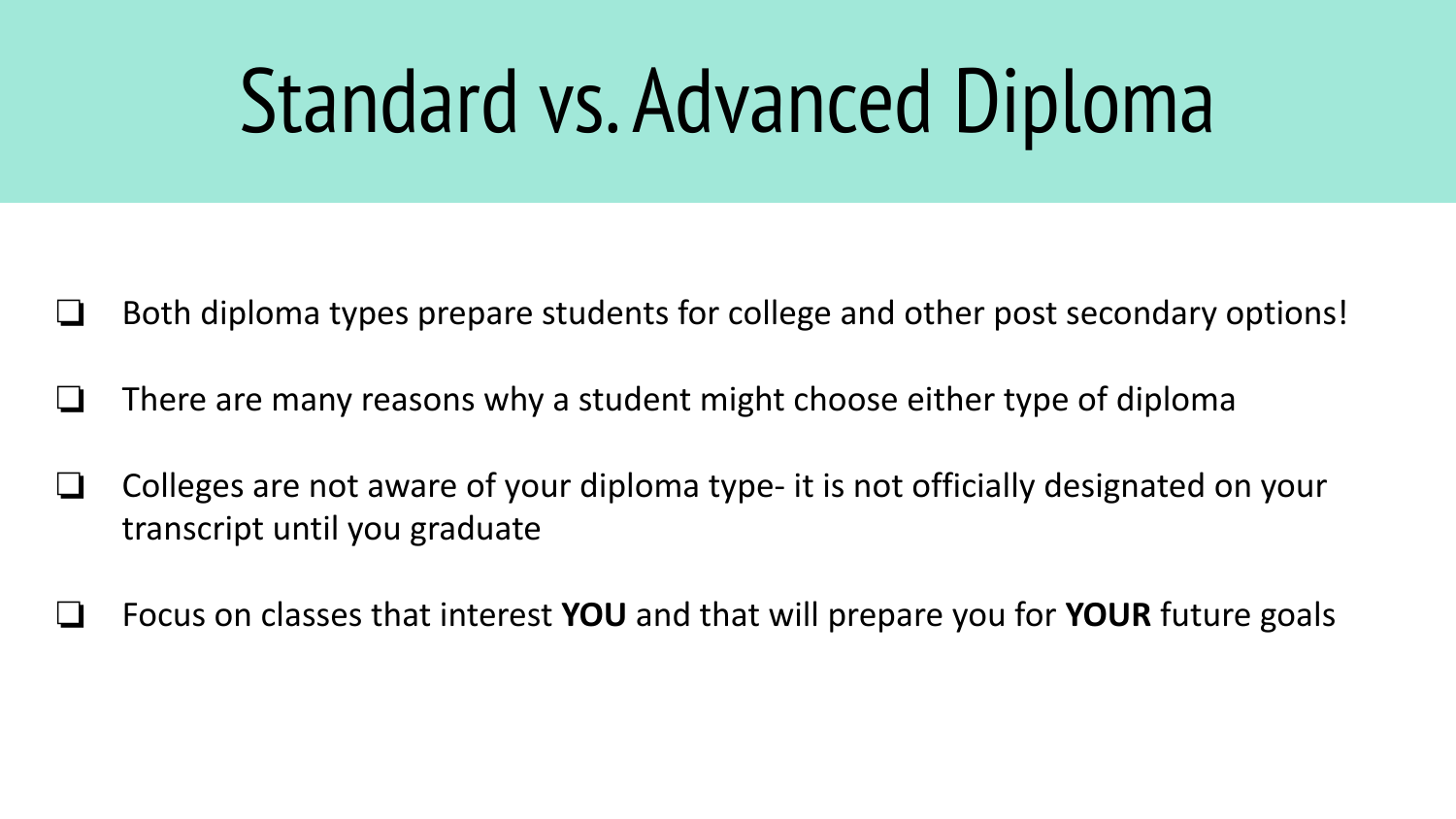### General 9th Grade Schedule- 7 classes!

**English 9** (grade level or intensified)

**World History** (grade level or intensified)

-Taught as a block

**Science** (Biology, Earth Science or Environmental Science)

**Math** (Alg. 1 Part 1, Algebra 1, Geometry, Algebra 2)

**Health/PE 9**

**Language or Elective**

**Elective Choice**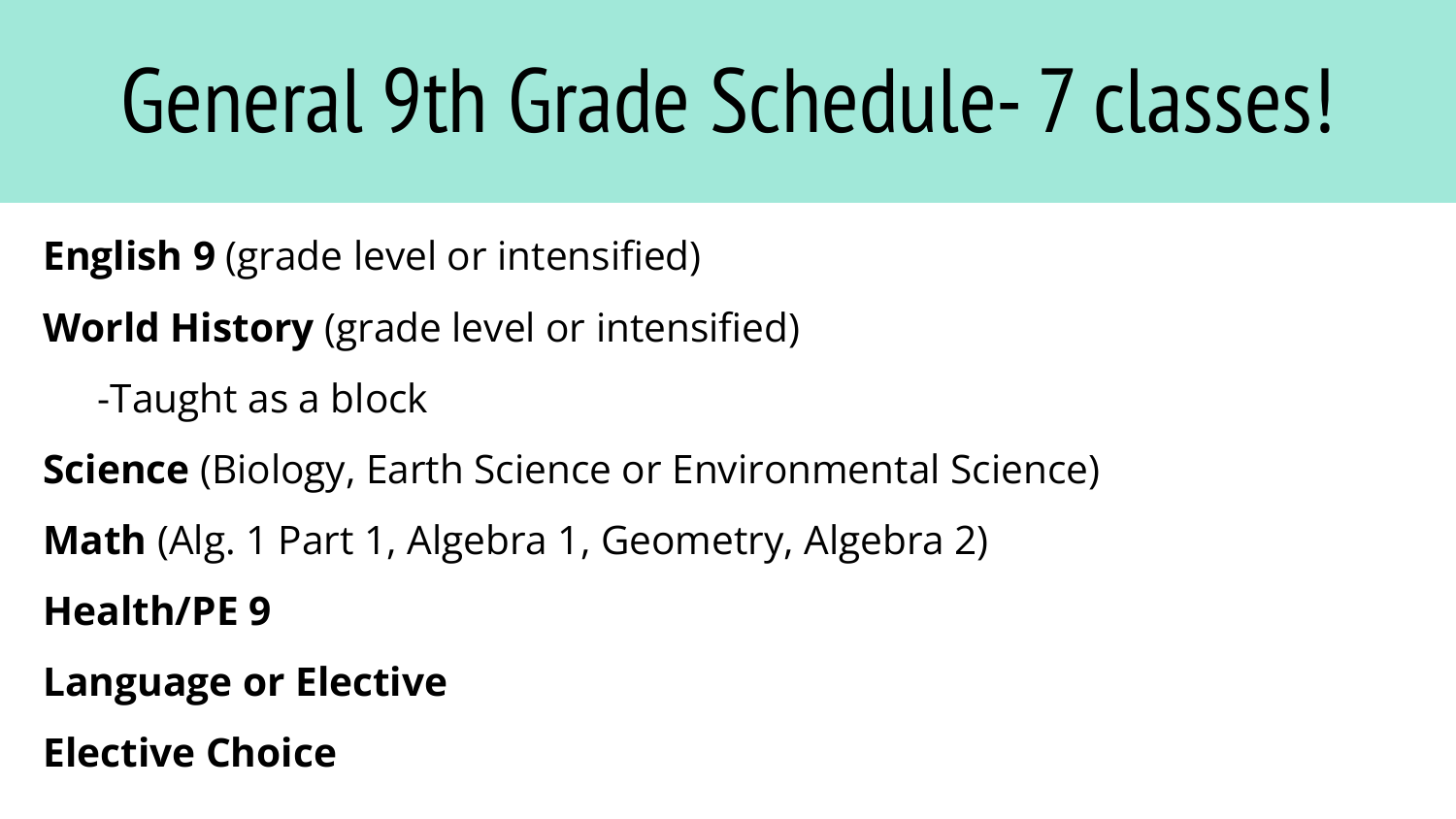# English and Social Studies

|                       | gth                                        | $10^{\text{th}}$                                                                                                                | 11 <sup>th</sup>                  | 12 <sup>th</sup>                    |
|-----------------------|--------------------------------------------|---------------------------------------------------------------------------------------------------------------------------------|-----------------------------------|-------------------------------------|
| <b>English</b>        | English 9<br>English 9 Int.                | English 10<br>English 10 Int.                                                                                                   | English 11<br>AP English 11       | English 12<br>AP English 12         |
| <b>Social Studies</b> | World Hist. II<br>World History II<br>Int. | World History I<br>World History I Int.<br>AP European Hist.<br>AP World History<br><b>AP Human</b><br>Geography<br>No History* | US/VA History<br>AP US/VA History | US/VA Government<br>AP US/VA Gov't. |

\* Students who have World Geography from middle school do not have to take a social studies in 10<sup>th</sup> grade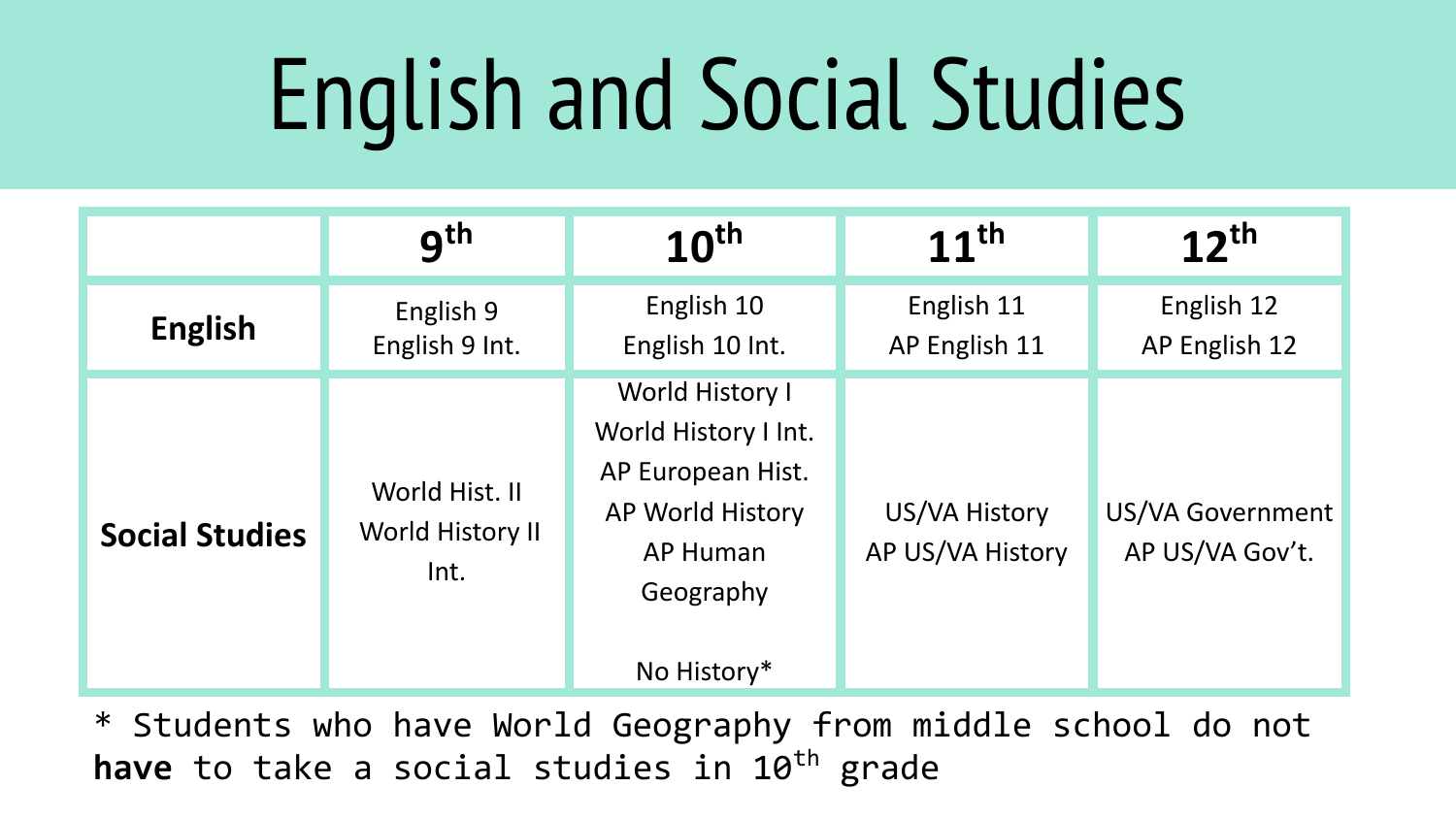## Math

| gth                                                                                             | $10^{\text{th}}$                                                                                           | $11^{th}$                                                                                                                                          | 12 <sup>th</sup>                                                                                                                       |
|-------------------------------------------------------------------------------------------------|------------------------------------------------------------------------------------------------------------|----------------------------------------------------------------------------------------------------------------------------------------------------|----------------------------------------------------------------------------------------------------------------------------------------|
| Algebra I                                                                                       | Geometry                                                                                                   | Algebra II<br><b>AFDA</b>                                                                                                                          | Algebra II<br>Algebra III (MAT)<br><b>Probability &amp; Statistics</b>                                                                 |
| Algebra I Intensified<br>Geometry<br><b>Geometry Intensified</b><br>Algebra II/Trig Intensified | <b>Geometry Intensified</b><br>Algebra II<br>Algebra II/Trig Intensified<br><b>Precalculus Intensified</b> | Algebra II/Trig Intensified<br>Algebra III (MAT)<br><b>Probability &amp; Statistic</b><br><b>Precalculus Intensified</b><br>AP Calculus (AB or BC) | Precalculus/Trig.<br><b>Precalculus Intensified</b><br><b>AP Statistics</b><br>AP Calculus (AB or BC)<br><b>Multivariable Calculus</b> |

- Students are encouraged to check with their math teachers for best math placement as ALL math courses require a teacher recommendation
- Students must have a C or better to move onto the next level of math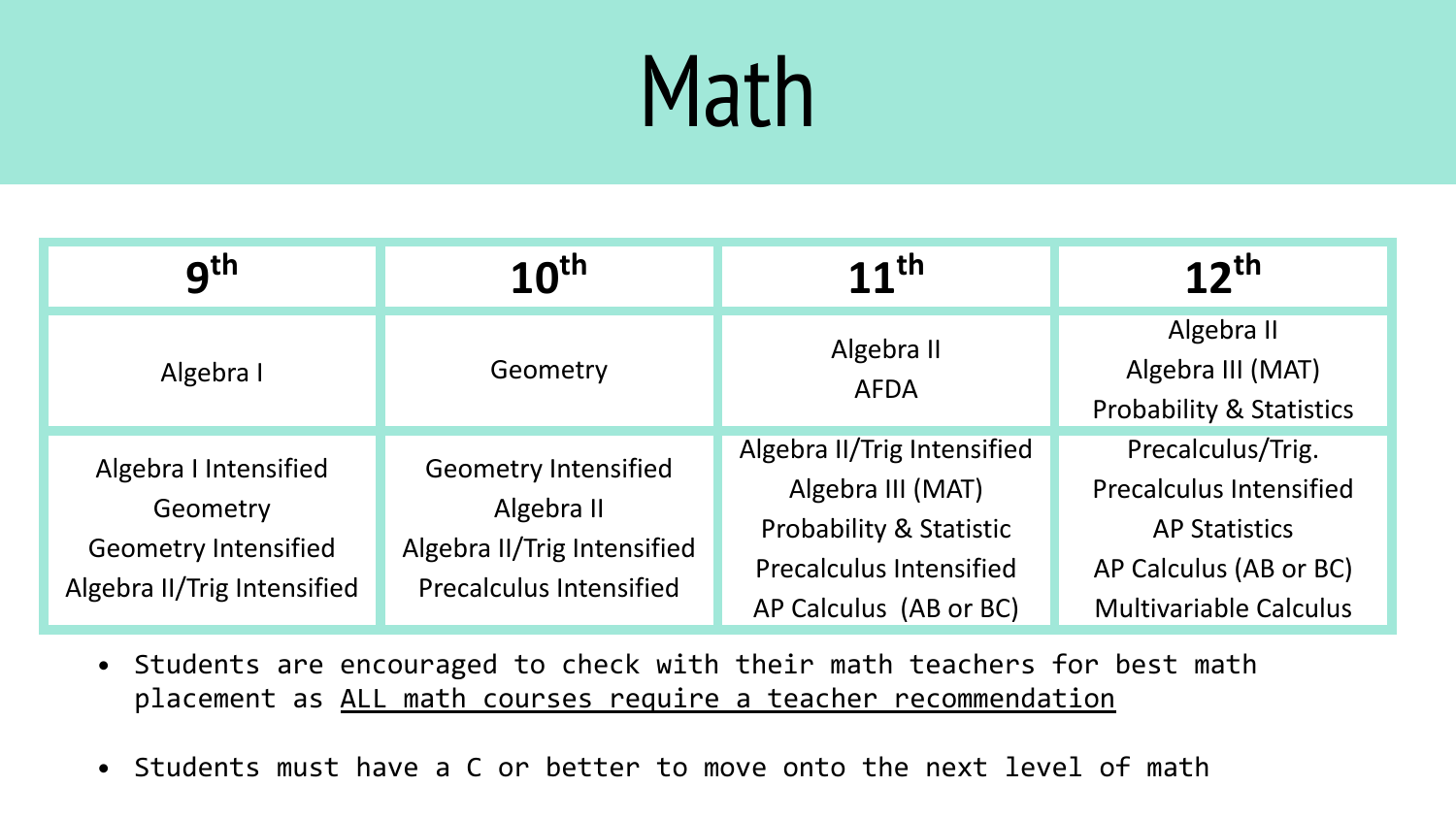# Science

| gth                                                                                                                                      | 10 <sup>th</sup>                                                                                                                                                                                     | 11 <sup>th</sup>                                                                                                                                                                                                                                | 12 <sup>th</sup>                                                                                                                                                                                                                                |
|------------------------------------------------------------------------------------------------------------------------------------------|------------------------------------------------------------------------------------------------------------------------------------------------------------------------------------------------------|-------------------------------------------------------------------------------------------------------------------------------------------------------------------------------------------------------------------------------------------------|-------------------------------------------------------------------------------------------------------------------------------------------------------------------------------------------------------------------------------------------------|
| <b>Biology</b><br><b>Intensified Biology</b><br><b>Earth Science</b><br><b>Intensified Earth Science</b><br><b>Environmental Science</b> | <b>Biology</b><br><b>Intensified Biology</b><br><b>Earth Science</b><br><b>Intensified Earth Science</b><br>Princ. Chem***<br>Chemistry*<br>Intensified Chemistry**<br>Princ. Physics***<br>Physics* | <b>Earth Science</b><br><b>Intensified Earth Science</b><br>Astronomy<br>Ecology<br>Princ. Chem***/Chemistry*<br>Intensified Chemistry**<br>Princ. Physics***/Physics*<br>Intensified Physics**<br>AP Science**<br><b>Career Center Science</b> | <b>Earth Science</b><br><b>Intensified Earth Science</b><br>Astronomy<br>Ecology<br>Princ. Chem***/Chemistry*<br>Intensified Chemistry**<br>Princ. Physics***/Physics*<br>Intensified Physics**<br>AP Science**<br><b>Career Center Science</b> |

\* Recommended for strong math/science students (passed or taking Algebra II) \*\* Recommended for those that have completed Algebra II \*\*\* For students who may have difficulties in math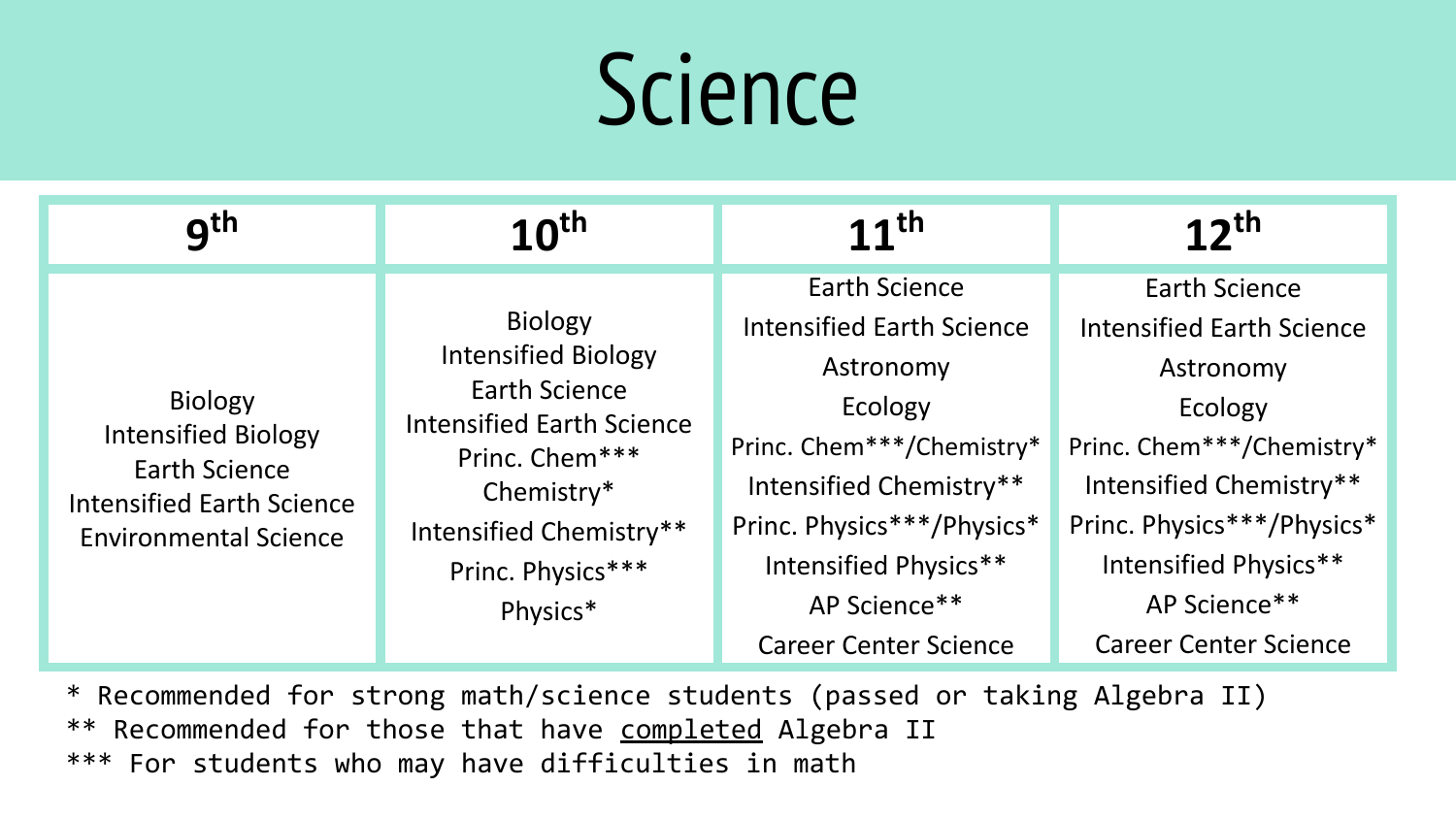#### Grade Level vs Intensified Courses

|             | <b>Grade Level</b>                                                                                   |                          | <b>Intensified</b>                                                                             |
|-------------|------------------------------------------------------------------------------------------------------|--------------------------|------------------------------------------------------------------------------------------------|
| $\bullet$   | Majority of work completed in class under<br>the direction of the teacher.                           | $\bullet$                | Majority of work completed independently<br>outside of regular classroom time.                 |
| $\bullet$ . | Course curriculum moves at a slower pace-<br>focus on reinforcing foundational skills and<br>content | $\bullet$ .<br>$\bullet$ | Course curriculum moves at a faster pace.<br>Students seek and enjoy higher level<br>thinking. |
|             | Less outside reading or independent work.                                                            | $\bullet$                | More reading and outside homework                                                              |
| $\bullet$   | More instructional support by teacher in the<br>classroom.                                           | $\bullet$                | assignments.<br>Greater student responsibility for learning.                                   |

• Concepts are usually explained and reinforced with classwork

• Requires good self-discipline and time management skills.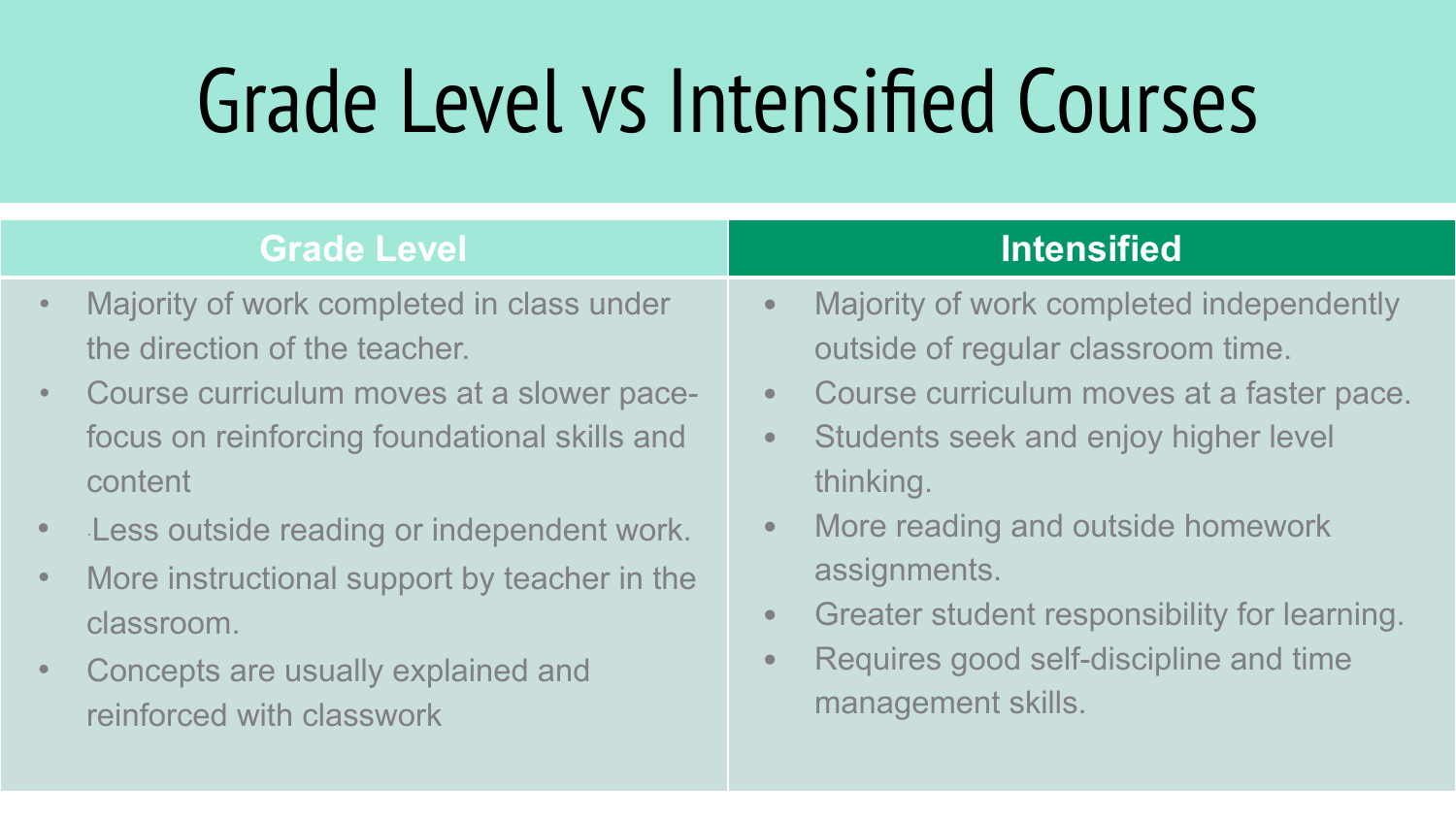#### Things to Think About!

- Choose courses carefully! You want to challenge yourself each year, but not be too overloaded. We want you to be successful!
- Changes may not be possible in the fall.
- Consider the overall schedule other commitments outside of school, time for homework, etc.
- Balance is important think about what classes will be best for YOU!
- Know yourself interests & strengths when choosing classes.
- Understand the difference between regular and Intensified
- Talk to your parents, teachers, & counselor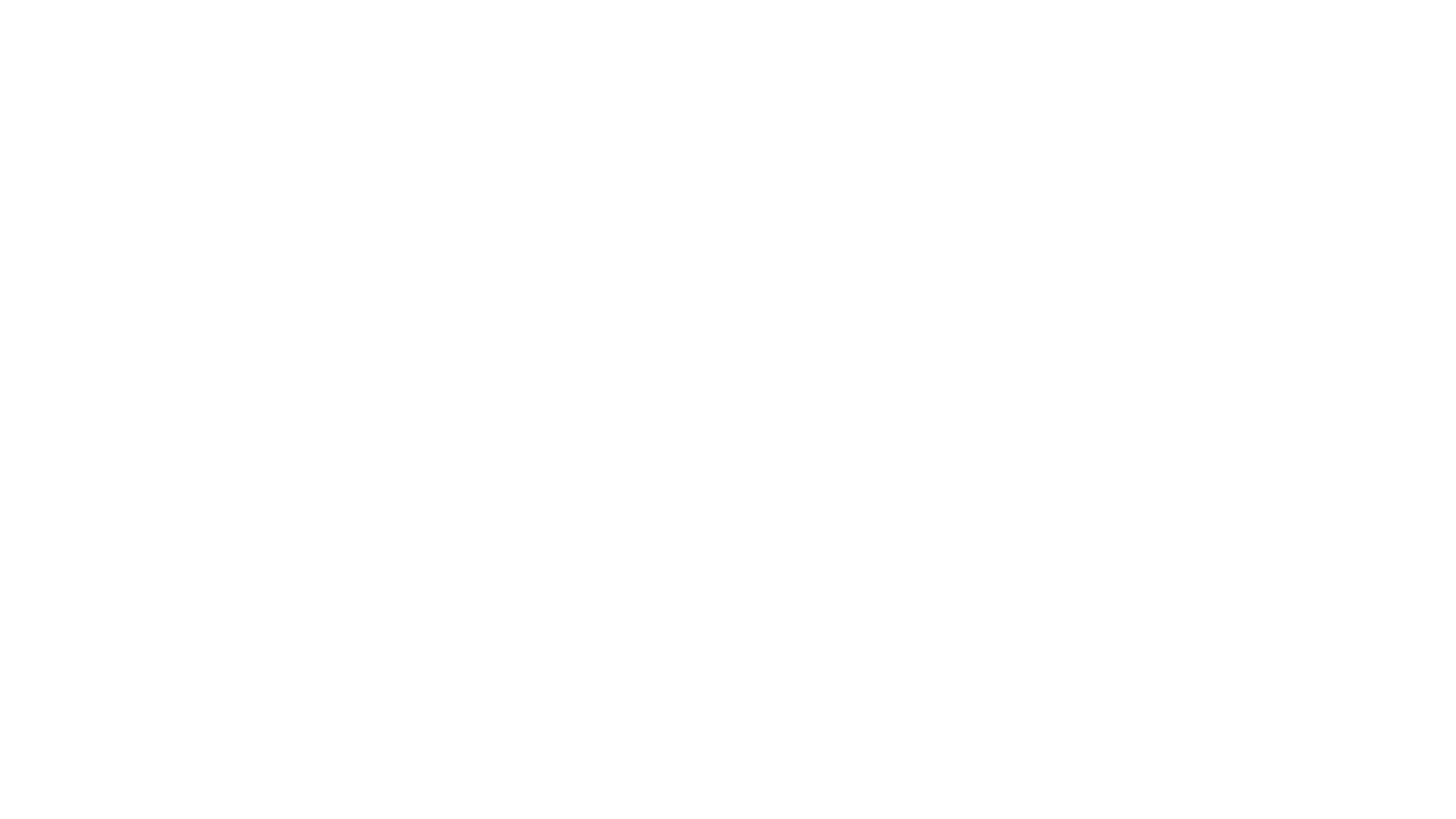#### **The Yorktown counselors and teachers**  look forward to meeting you in the fall!



#YHSClassof2026